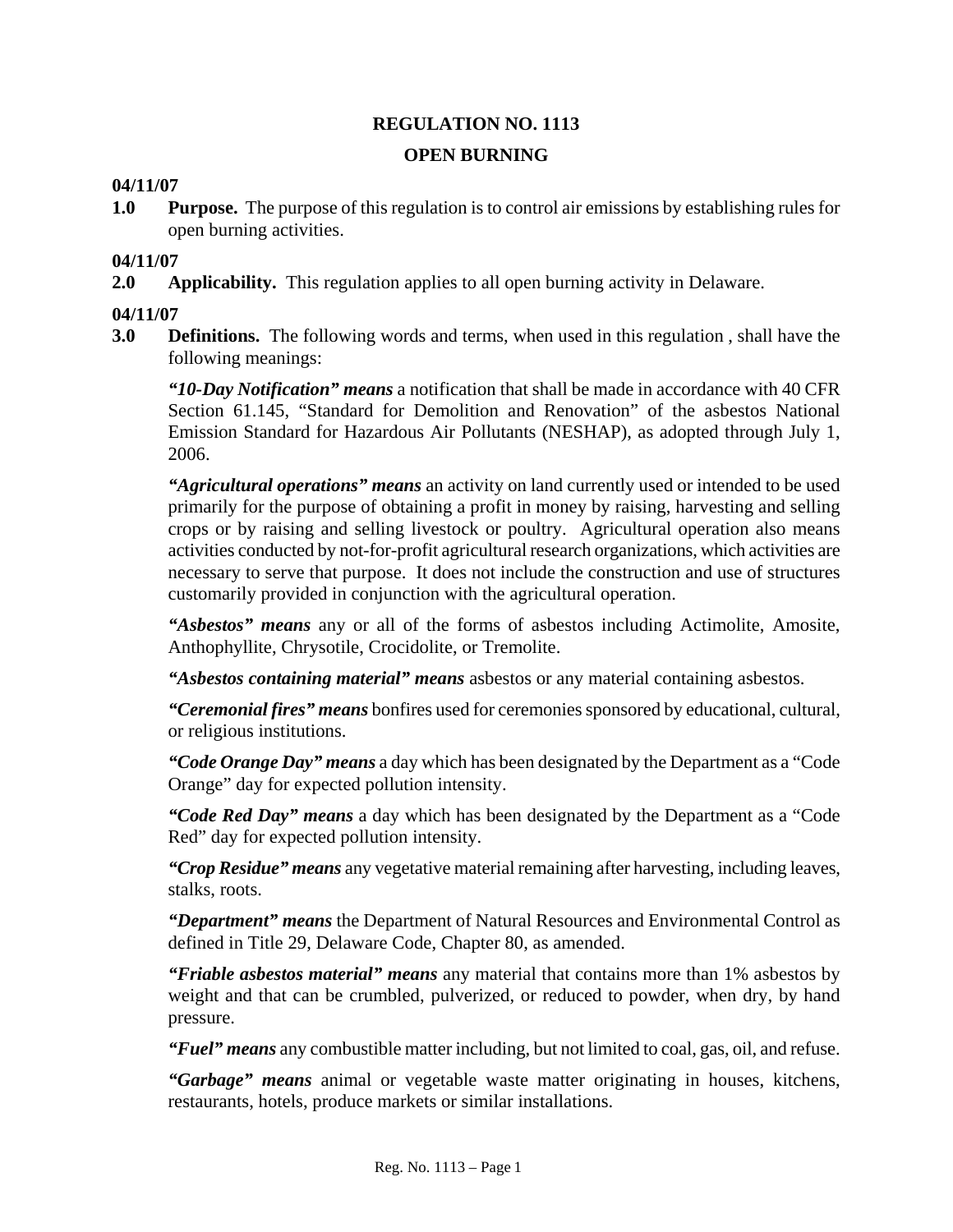*"Incineration" means* the process of igniting and burning solid, semi solid, liquid, or gaseous combustible waste to their products of combustion.

*"Industrial waste" means* any waste produced by a manufacturing process.

*"Material" means* any gas, liquid, or solid or any combination thereof.

*"Open burning" means* any outdoor fire or outdoor smoke-producing process from which the products of combustion are emitted directly into the ambient air. This does not include incinerators, boilers, or heaters used in process operations.

*"Person" means* any individual, firm, association, organization, partnership, business trust, corporation, company, contractor, supplier, installer, developer, user or owner or operator, or any Federal, State or Local governmental agency or public district or any officer or employee thereof.

*"Perimeter field maintenance" means*the open burning and removal of vegetation from the perimeter of a field in crop production or livestock for the specific purpose of keeping the field free and clear of vegetative obstruction that prohibit the agricultural operations.

*"Prescribed burning" means* open burning of undisturbed vegetation for the specific purpose of conservation practices, wildlife habitat management, or plant, pest or disease control under such conditions that the fire is confined to a predetermined area.

*"Private dwelling" means* a domestic residence housing no more than three (3) families and where no commercial or industrial activity is conducted.

*"Recreational purposes" means* any purpose which, in the judgment of the Department, fulfills a physical or social need, including, but not limited to, camping, ceremonies, and religious rites.

*"Refuse" means* garbage, rubbish, or trade waste.

*"Rubbish" means* waste solids or liquids including but not necessarily limited to, rags, clothes, leather, rubber, carpets, excelsior, paper, ashes, furniture, tin cans, glass, crockery, masonry, tires, or waste oil.

*"Salvage operation" means* any business, trade or industry engaged entirely or partially in salvaging or reclaiming any product or material, including, but not necessarily limited to metal, chemicals, motor vehicles, shipping containers or drums.

*"Silviculture" means* the care and cultivation of forest trees.

*"Solid fuel" means* a fuel which is fired as a solid, such as anthracite or semi anthracite, bituminous or sub bituminous coal, lignite, coke, wood, or any solid by product of a manufacturing process that may be substituted for any of the above specifically mentioned fuels.

*"Solid waste" means* refuse, more than 50 percent of which is municipal type waste consisting of a mixture of paper, wood, yard wastes, food wastes, plastics, leather, rubber, and other combustibles and noncombustible materials such as glass and rock.

*"Trade waste" means* any solid, liquid, or gaseous waste material or rubbish resulting from construction, land clearing for construction or development, building operations, or the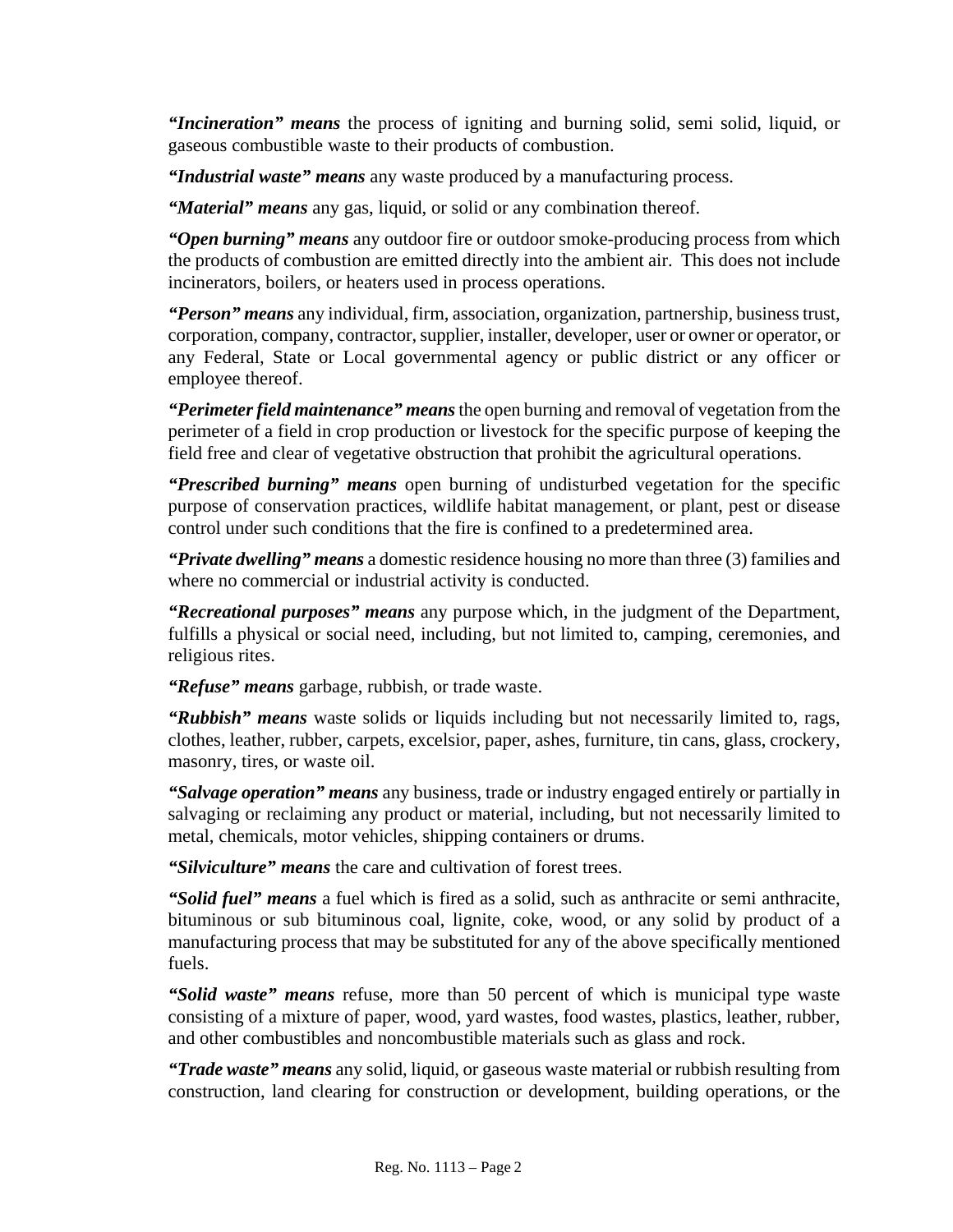prosecution of any business, trade, or industry including, but not necessarily limited to, wood, plastic products, cartons, paint, grease, oil and other petroleum products, chemicals or cinders.

*"Waste oil" means* used or spent oil or solvents or other volatile hydrocarbons, including but not limited to crankcase oil.

# **04/11/07**

# **4.0 Prohibitions and Related Provisions**

- **4.1** No person shall cause or allow open burning of refuse.
- **4.2** No person shall cause or allow open burning in the conduct of a salvage operation.
- **4.3** No person shall cause or allow the open burning of fallen leaves.
- **4.4** No person shall cause or allow open burning otherwise permitted by this regulation when, in the judgment of any Department employee, fire marshal or law enforcement officer:
	- **4.4.1** A condition of air stagnation exists or a Code Red or Code Orange has been issued; or
	- **4.4.2** The open burning impacts a person's health, comfort, use, or enjoyment of his or her real property.
- **4.5** No person shall conduct any open burning allowed by this regulation without giving prior notice to the Fire Call Board for the county in which the fire will occur.
- **4.6** No person shall use tires, waste oil, off-specification oil or any oil heavier than No. 2 as an auxiliary fuel for an open burn.
- **4.7** Any person causing or allowing open burning shall remain present and closely supervise all fire(s) at all times until the fire(s) are completely extinguished.
- **4.8** No person shall use more than the minimum amount of auxiliary fuel needed to initiate an open burn.
- **4.9** Upon being instructed to do so by any Department employed enforcement officer, fire marshal, fire officer in charge or law enforcement officer, any person shall immediately cease open burning and shall immediately extinguish all active open burning on their property or under their control.
- **4.10** No person shall cause or allow any open burning when a burn ban has been issued by the Delaware State Fire Marshal, even though the activities would have otherwise been permitted by this Regulation.
- **4.11** This regulation shall not be construed to permit open burning where it is otherwise prohibited.
- **4.12** No person shall burn for the purpose of land clearing except as permitted in 6.2.2 of this regulation.

#### **04/11/07**

# **5.0 Season and Time Restrictions**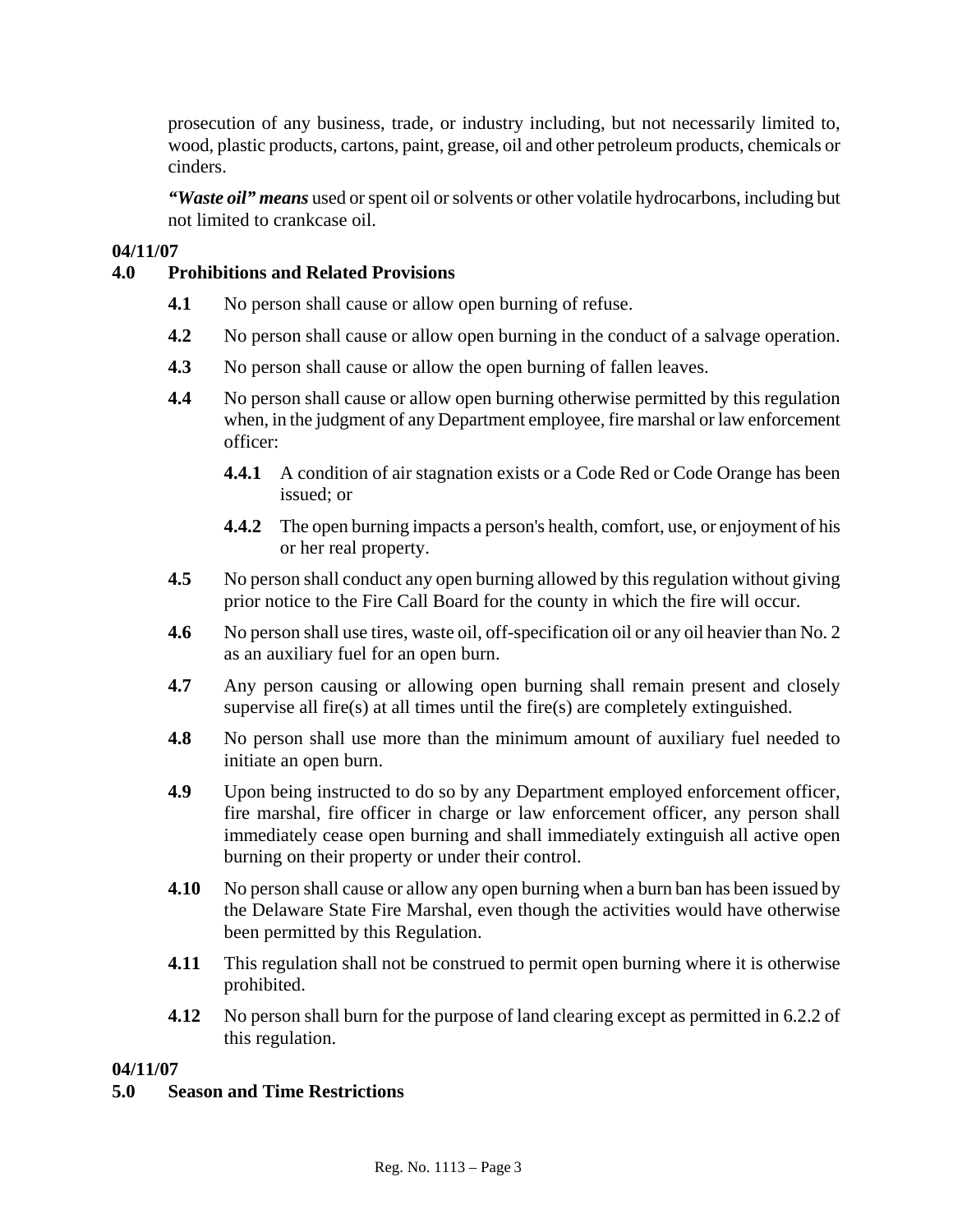- **5.1** No person shall cause or allow any open burning from May 1 through September 30, without prior written approval by the Department. The Department may grant approval to conduct open burning between May 1 and September 30 for circumstances that threaten the health, safety, or welfare of a person or persons.
	- **5.1.1** The applicant must demonstrate to the satisfaction of the Department that such circumstances pose a more serious threat than the health threat posed by the open burning; or
	- **5.1.2** The applicant will consult with the Delaware Department of Agriculture to insure that the proposed open burning activity meets best management practices prior to the Department approving requests for an emergency agricultural/silvicultural open burning activity during the ozone season; and
	- **5.1.3** Approval will be granted by the Department to applicants on a case-by-case basis.
- **5.2** No person shall cause or allow open burning, as permitted by this regulation, except between the hours of 8:00 a.m. and 4:00 p.m.
- **5.3** Burning outside of the hours permitted in 5.2 of this regulation may only be conducted, if the person causing or allowing the fire meets the following criteria:
	- **5.3.1** In order to burn during extended hours, the person causing or allowing the open burn must submit an application to the Department containing documentation sufficient to satisfy the Department that burning outside of the permissible hours will lead to smoke reduction, or a more efficient, complete, or safer burn; and
	- **5.3.2** Approval to burn during extended hours is given by the Department before such burning takes place.

# **04/11/07**

# **6.0 Allowable Open Burning**

- **6.1** Open burning, as permitted by this regulation, may be conducted without prior approval of the Department, except as provided in 5.1, 5.3, 6.2.2, 6.2.3, and 6.2.4 of this regulation.
- **6.2** Subject to other restrictions in this regulation, open burning may occur for the exclusive purposes of:
	- **6.2.1** Domestic burning of brush, branches, and limbs that have been cut from trees or shrubbery originating on the premises and conducted by individuals domiciled in a private dwelling on the premises, of a size no greater than 27 cubic feet of material, in total, to be burned and where burning is conducted as far as practicable from any adjacent property;
	- **6.2.2** Clearing land in agricultural use and clearing land in silvicultural operations of vegetative material in order to cultivate and/or to prepare the soil for the purpose of producing crops or supporting livestock, provided that:

**6.2.2.1** The applicant notifies and provides the Department with information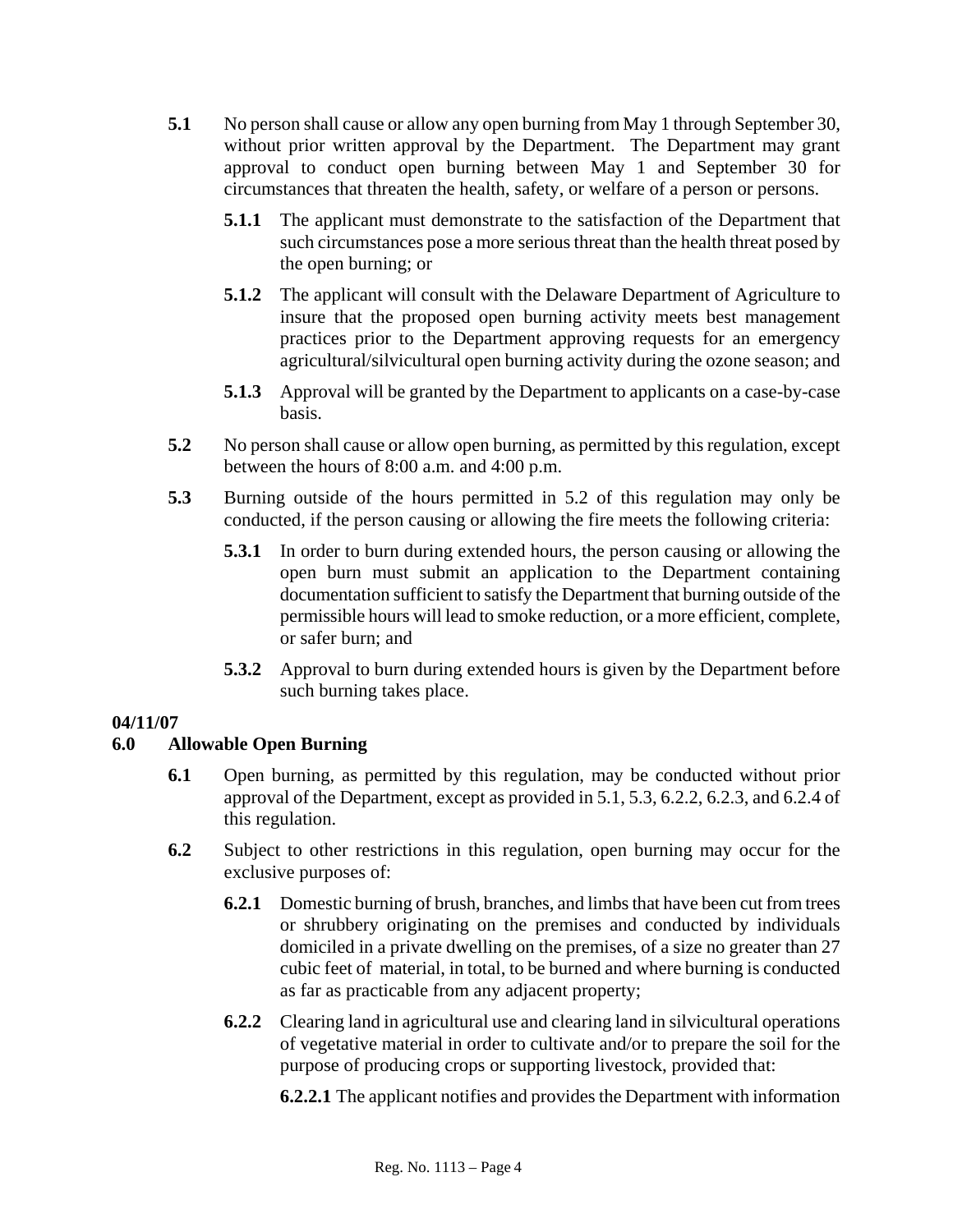regarding the proposed open burning activity on the Department's approved form; and

- **6.2.2.2** Approval to burn is given in writing by the Department before such burning takes place; and
- **6.2.2.3** The ability to utilize open burning for purposes of clearing land pursuant to this section shall not apply to land on which residential, industrial or commercial house, dwellings or other structures are constructed with a period of five years after the land clearing by burning takes place. In the event a person is found to have violated the requirements of 6.2.2, in that actions are taken after the burn so that the burn no longer qualifies as allowable because it falls outside the scope of this exception, the Department, in addition to pursuing an enforcement action for violating this regulation, may recover through its enforcement action an amount equal to the savings that the violator incurred by clearing the land by burning as opposed to using traditional clearing methods.
- **6.2.3** Maintaining the land which includes perimeter field maintenance and crop residue management in continued agricultural operations to produce crops or support livestock, provided that:
	- **6.2.3.1** The applicant notifies and provides the Department with information regarding the proposed open burning activity on the Department's approved form; and
	- **6.2.3.2** The applicant receives confirmation by the Department of receipt of the complete application before such burning takes place.
- **6.2.4** Prescribed burning for conservation practices, wildlife habitat management, or plant, pest, or disease control, provided that:
	- **6.2.4.1** The applicant documents to the satisfaction of the Department that prescribed burning is the most effective method to achieve this purpose; and
	- **6.2.4.2** Approval to burn is given by the Department before such burning takes place;
- **6.2.5** The demolition by intentional burning of a structure solely for fire fighting instruction conducted by authorized fire companies, provided that:
	- **6.2.5.1** The fire company documents to the satisfaction of the Department that all building fixtures such as hot water heaters, boilers and air conditioning units, all materials including household appliances and/or refuse, have been removed from the building prior to burning any portion of the building; and
	- **6.2.5.2** The fire company documents that any internal asbestos containing materials (including pipe coverings and other insulation) and any external asbestos containing materials (including siding) have been